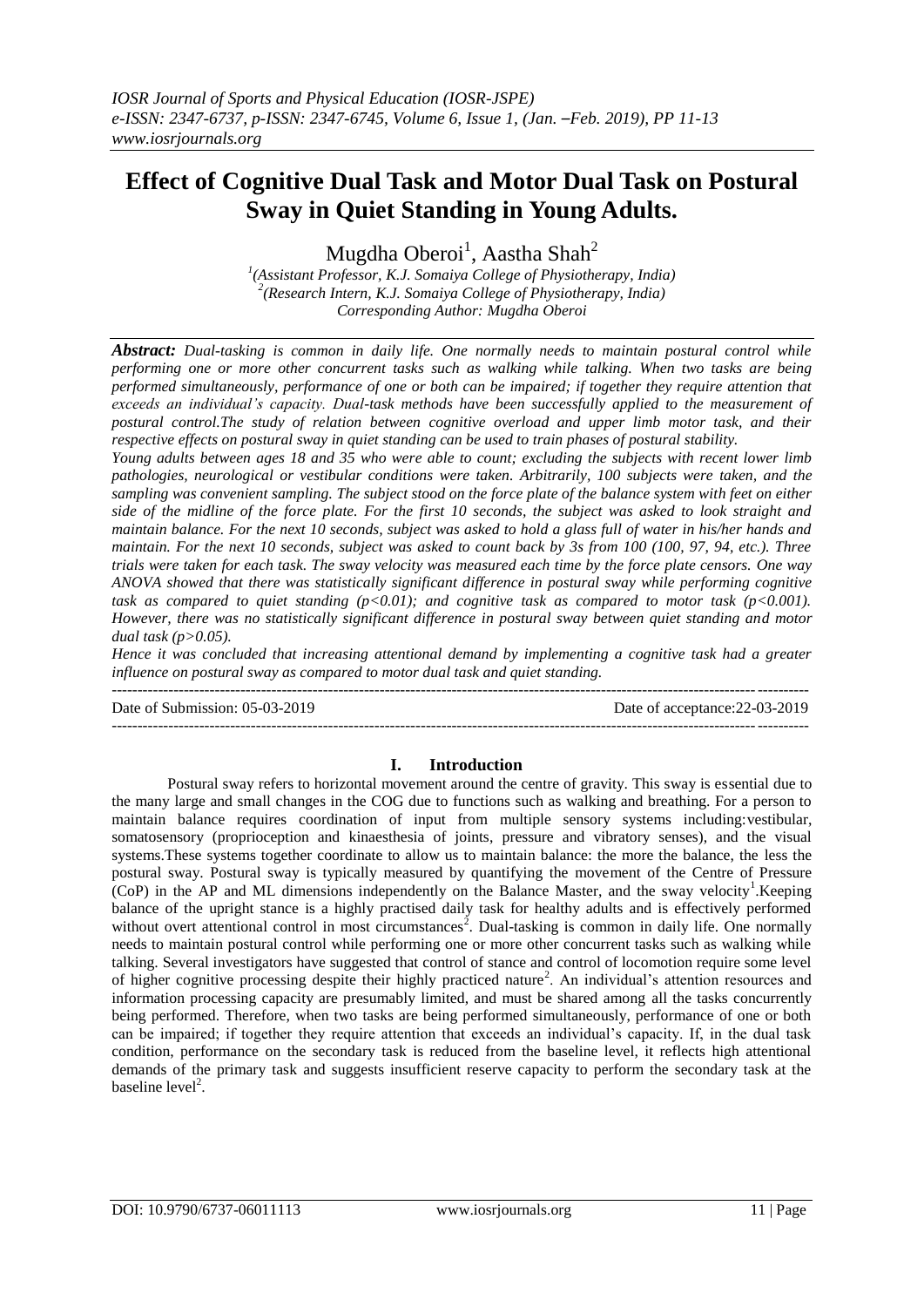# **II. Material And Methods**

This study included 100(N=100) healthy young adults (18-35 years), **Study Design:** Cross sectional study

**Study Location:** Research lab at K. J. Somaiya College of Physiotherapy.

**Study Duration:** 6 months: August 2018 to January 2019.

**Sample Size:** 100

**Sample Size Calculation: Convenient sampling** 

#### **Inclusion Criteria:**

- Young adults between the ages 18 and 35.
- The subjects had to be able to count.

#### **Exclusion Criteria:**

- Neuromuscular conditions
- Cardiovascular conditions
- Vestibular conditions
- Cognitive conditions
- Musculoskeletal conditions of the lower limb

**Procedure methodology:** A consent form was filled by the subjects and duly signed. The order of the various tasks for each subject was decided by picking chits. The subject stood on the forceplate of the balance system with feet on either side of the midline of the forceplate. For the first 30 seconds, the subject was asked to look straight and maintain balance. For the next 30 seconds, the subject was asked to hold a glass full of water in his/her hands and maintain quiet standing. For the next 30 seconds, subject was asked to count back by 3s from 100 (100, 97, 94, etc.). The sway velocity was measured each time by the force plate censors.

**Statistical Analysis:** The data, thus collected (N=100), was analysed using Graph Pad Instat version 3. M ANOVA was used to analyse the sway velocities in quiet standing, cognitive dual task and motor dual task. All tests were done at 5% significance.

## **III. Results**

The p value is 0.0002 which is extremely significant.There was significant difference between values of postural sway in quiet standing, i.e., no task (mean 0.296±0.083) and cognitive dual task (mean 0.341 $\pm$ 0.116); p value<0.01, and between cognitive dual task (mean 0.341 $\pm$ 0.116) and motor dual task (mean  $0.288\pm0.083$ ; p value< $0.001$ . There is no significant difference between values of postural sway in quiet standing (mean  $0.296\pm0.083$ ) and that in motor dual task (mean  $0.288\pm0.083$ ); p value $>0.05$ .